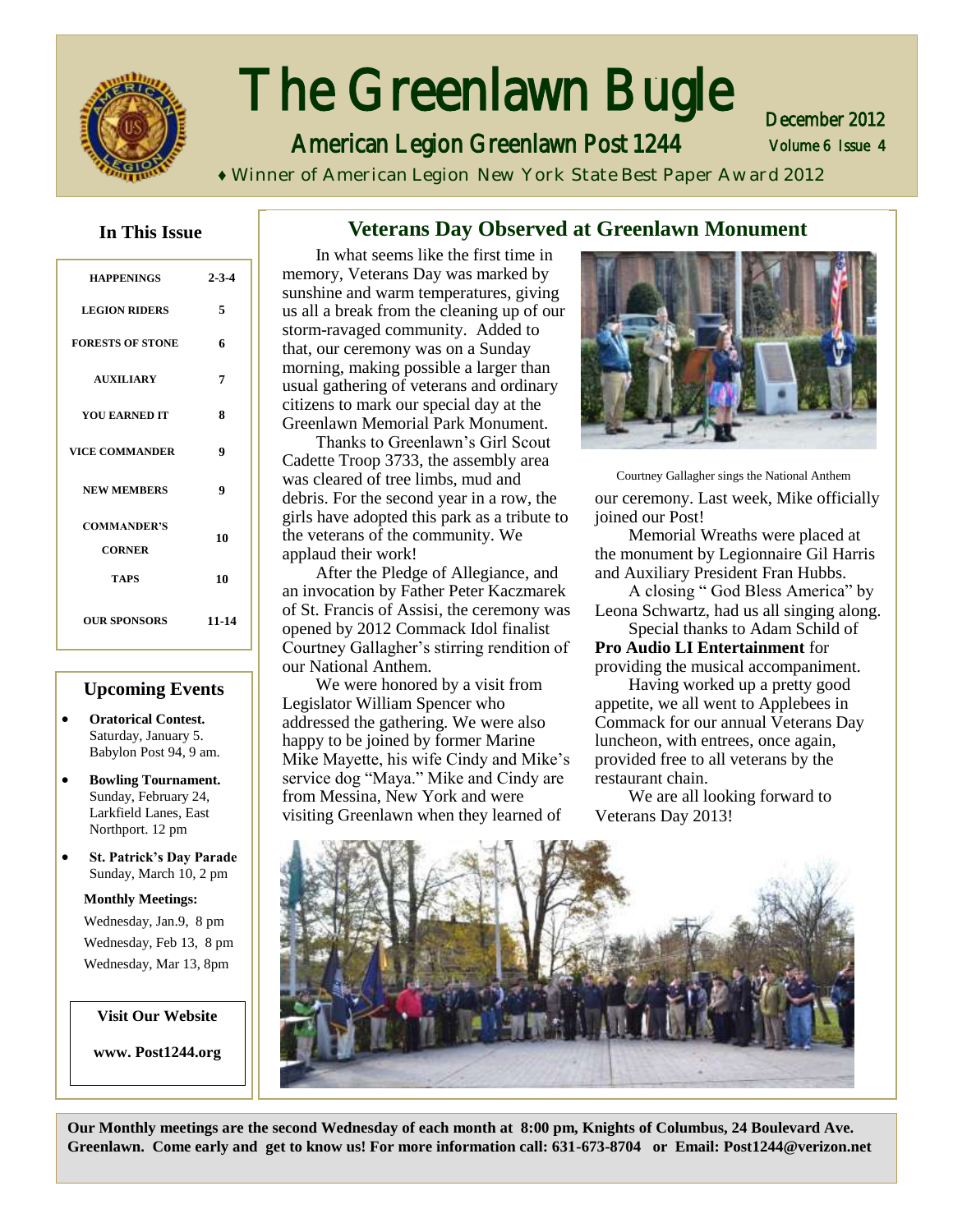### **Happenings**

#### **VA Police Officer Terry Livingston Honored**

The military salute is not simply an honor exchanged. It is a privileged gesture of respect, trust and comradeship among soldiers. The salute is a recognition of each other's commitment, abilities, and professionalism.

From time to time, many of us have been honored to receive a sharp, military salute from one of the police officers at the entrance to the Northport VA Medical Center. The subject of this officer and his rendered salute was brought up at a meeting of our Executive Committee one night by Third Vice Commander Kevin Farrell. Just who was this tall, mustachioed officer with that smart hand salute? We all agreed that whoever he was, he deserved to be recognized for the exceptional manner in which he greeted our veterans entering the facility. We are sure that he had, many times, brightened up the day for veterans on their way to be treated for their injuries and illnesses.

Kevin soon learned that the officer was Terry Livingston, a Vietnam combat veteran himself. We made plans to honor Terry as well as all the members of the VA Police Force at Northport.

On November 15, in the office of VA Medical Center Director Philip Moschitta, Post 1244 presented a certifi-



L-R: 3rd Vice Commander Kevin Farrell, Post Judge Advocate Tom Freeman, Medical Center Director Phillip Moschitta, P.O. Terry Livingston, Police Chief Nicholas Squicciarini, Commander Bob Santo and Associate Director Maria Favale.

cate of recognition to Officer Livingston as well as a certificate of appreciation to Police Chief Nicholas Squicciarini and the Northport VA Police Department for the fine work they do every day, protecting and serving the hundreds of patients, visitors and staff at the Northport VA Medical Center.

#### **Sweats For Vets**

Once again, Our Post has contributed dozens of sweat suits to the Northport VA Medical Center, to be given to patients throughout the facility as needed. Bob Santo, Donna Boyle and Joe Pipia did the shopping for the sweat suits, which were packed up and delivered by Bob and Joe on December 13th.

Jennifer Pohl, Voluntary Service Assistant was delighted to receive the 40 brand new sweat suits, which will be made available to any patient needing them. They are especially welcomed by patients going home to visit family.

We hope to continue this mission every year. The funds for this program are raised with our Poppy Drive which we conduct each May.



L-R: Bob Santo, Post Commander,; Joe Pipia, Sons Member and Jennifer Pohl, Voluntary Service Assistant

#### **Columbus Day Parade and Fall Festival**

Proving, once again, that our Legionnaires are not afraid of a little wet weather, we fielded a fine color guard for the annual Long Island Columbus Day Parade on October 7th.

While the crowds were naturally a bit thin, nothing would dampen our enthusiasm.

The theme of this year's parade, sponsored by the Order of Sons of Italy, was "A Tribute to Wounded Warriors." USMC Captain James Byler was co-Grand Marshall with Bernadette Castro, former NYS Parks Commissioner.

The rainy weather also caused us to "Strike our Tent" a day early at the Long Island Fall Festival in Heckscher Park. Many thanks to all who participated on this wet and chilly weekend.

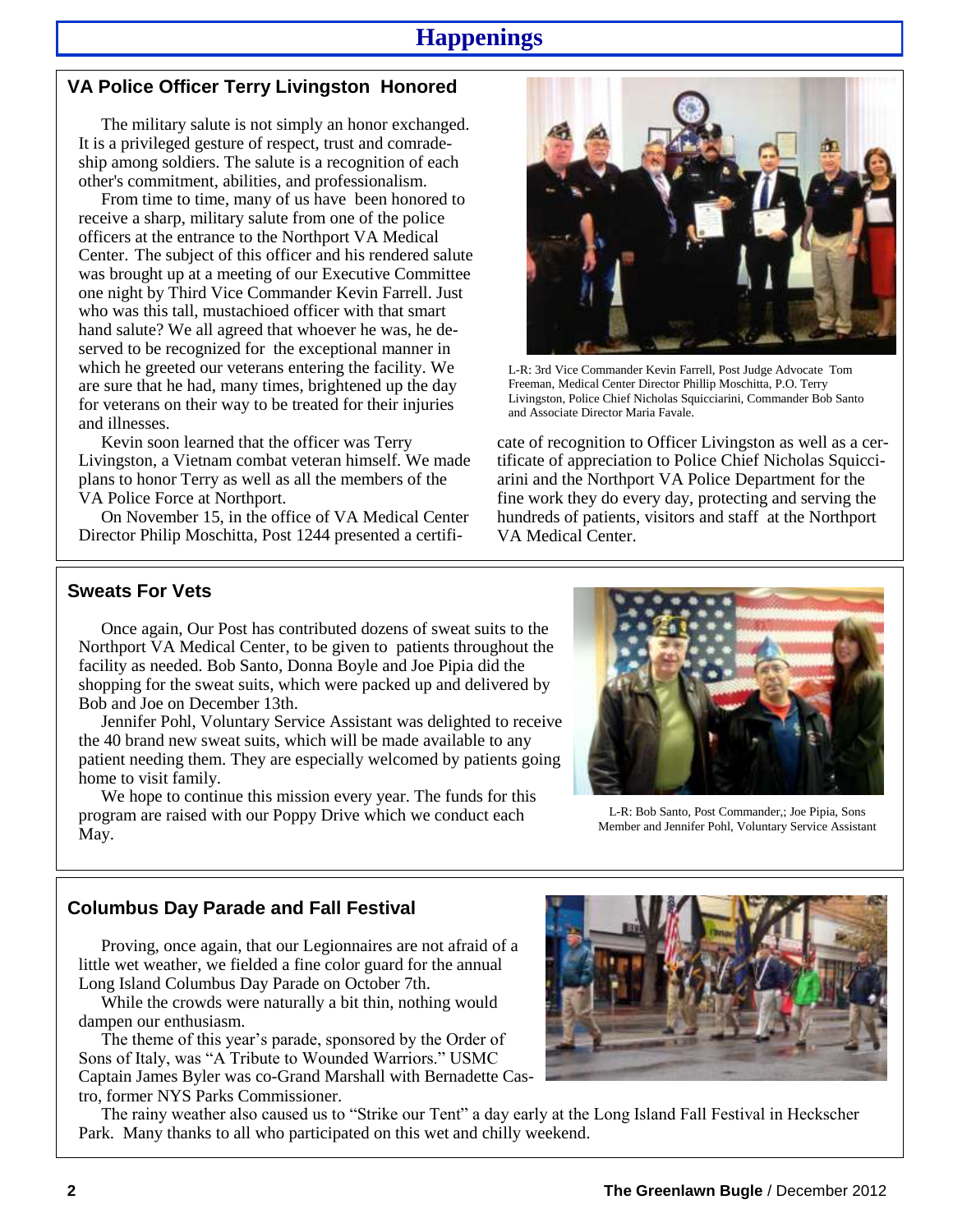### **Happenings**

#### **Active Duty Legionnaires**



Post 1244 Legionnaire Cpl. Sean Lynch, USMC, standing 2<sup>nd</sup> from the left, in the white hat" with members of his Mobile Team

A growing cadre of Post 1244 members are presently serving our country on active duty at locations throughout the world. Marine Cpl. Sean Lynch, shown above, at an "undisclosed location," is one of these proud veterans. We are glad to have them as fellow legionnaires and look forward to welcoming each and every one on their return home.

We invite service members, currently on active duty, serving the United States honorably, anywhere in the world to become a member of The American Legion. If you are an active duty service member or know of one who should belong to the American Legion, please contact our Membership Chairman, Dennis Madden at 516-523-9391 or e mail him at dam9245@optonline.net.

#### **Pearl Harbor Remembered**

Post 1244 joined with scores of other Veterans groups from Long Island to "Remember Pearl Harbor" on December  $7<sup>th</sup>$ , the 71st Anniversary of the "Day That Will" Live in Infamy."

Sponsored by the Long Island Air Force Association at the American Air Power Museum hangar at Republic Airport, five survivors of the Japanese Attack, were presented with awards at the ceremony,

71 American Beauty red roses were blessed with sea water from Pearl Harbor along with one white rose, commemorating those who perished in the September  $11<sup>th</sup>$ attack on the World Trade Center, the Pentagon and in Shanksville, Pennsylvania . The roses were flown by the Skytypers in WW II era training aircraft and dropped at the Statue of Liberty at the same moment that the bombs and torpedoes fell on Pearl Harbor in a sneak attack in 1941.

The tradition of dropping the Roses began in 1970 when Joseph Hydrusko, a hero of the attack, dropped the Roses to honor his fallen comrades.

Post 1244 was also well represented at ceremonies on



**Jeff Clyman, President of American Airpower Museum Addresses the gathering. Pearl Harbor Survivors seated in front L-R: Richard Abeles, Gerald Barbosa, Bernard Berner, Seymour Blutt, Michael Montelione**

December 2nd at Long Island National Cemetery. Dozens of Veterans groups assembled and marched to the dedication area. Wreaths were placed and a Marine Corp rifle squad saluted all those who perished at Pearl Harbor.

**Allen Shaw**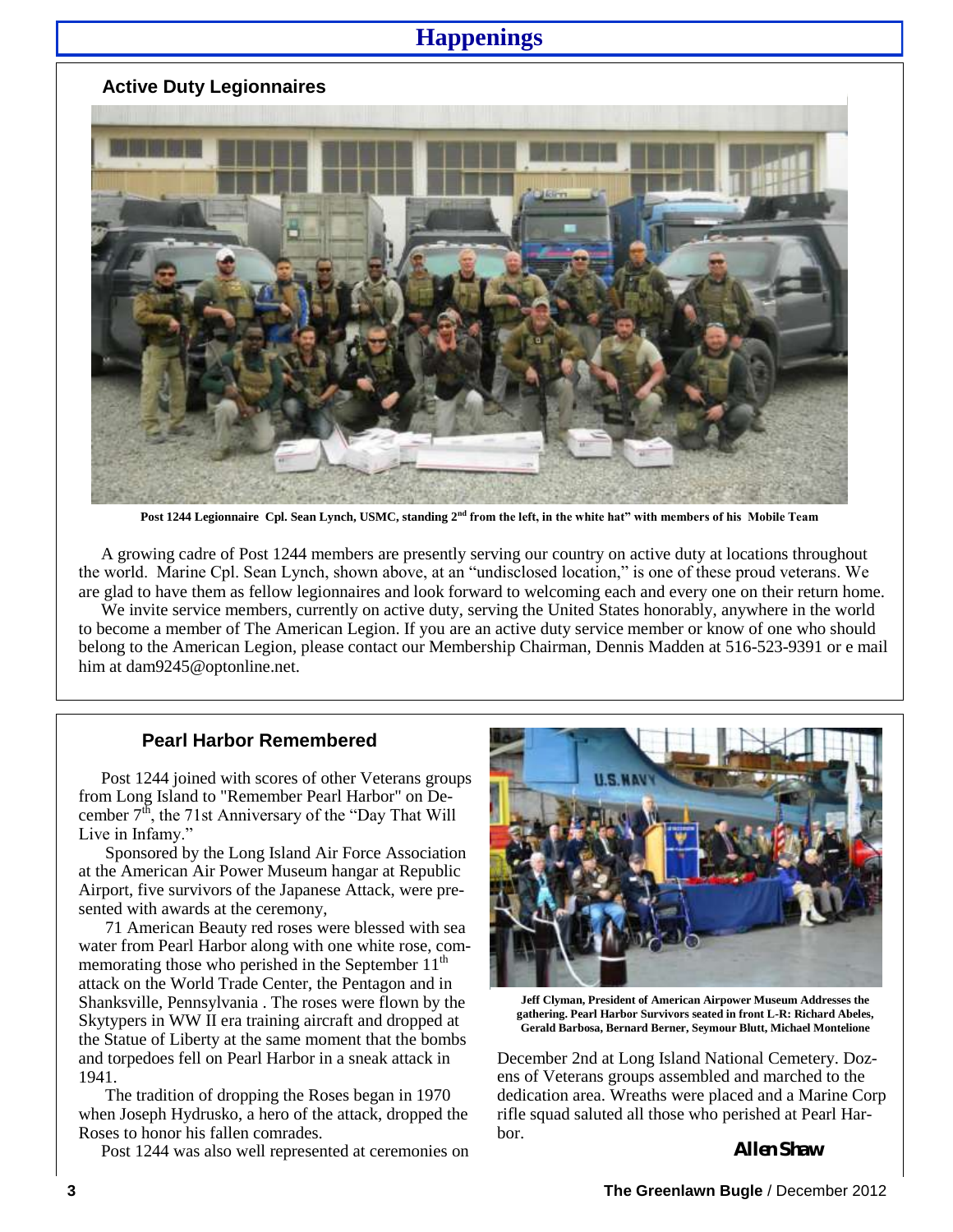## **Happenings**

#### **MISSING IN AMERICA PROJECT**



It was my very distinct honor to accompany our MIAP Chairman, John Caldarelli, one recent Saturday afternoon, to the U. S. Columbarium Co., Fresh Pond Crematory in Middle Village, NY, to witness the presentation of a Certificate of Recognition to John.

John is working with the Crematorium to identify the cremains of 1200 individuals to determine if there are any veterans among them. As the Crematorium has been in existence since 1884, it is suspected that many of the cremains are, in fact, those of veterans. It has already been determined that two of the cremains are those of Civil War veterans, and some 70 others are veterans of other wars, with several hundred names still to be researched.

John estimates that as many as 100 veterans cremains may be among those being held for identification at the facility.

The Missing In America Project national organization has provided several genealogists to assist our Post volunteers in the research necessary to validate the veteran status of the remains.

John has already presided at the burial of 20 veterans in January of 2011 at Calverton National Cemetery, and 63 veterans in May of this year at Long Island National cemetery. In addition, he has presided at the burials of others numbering from one to six at other venues



around NY and NJ. He performs this task with no compensation from any group or organization, on his own time and at his own expense.

A photo of John appears here, receiving his award from Mr. J. P.( Joe) DiTroia, President of the U.S. Columbarium, Co. facility, which is recognized as a full service cemetery. Mr. DiTroia was kind enough to arrange for this presentation on the same day as their Memorial Tree Lighting ceremony in order that the community was in attendance to hear more about what John and his group do for these forgotten veterans and their remains.

**Dennis Madden**

#### **MIAP Mass Interment Planned for Spring 2013**

It is expected that the 100 veterans number from U.S. Columbarium Co. will be realized sometime this spring. The anticipated ceremony at Long Island National Cemetery for the interment will follow when the target number becomes a reality. This mission by MIAP and the Suffolk County American Legion represented by Greenlawn American Legion Post 1244, will involve a host of dedicated volunteers. NYC's Mayors Office of Veterans Affairs will also provide volunteers for this endeavor. It is anticipated to be the largest mass burial of abandoned veterans that has ever been conducted in the United States.

**John Caldarelli**

#### **VA Volunteers Needed**

The Northport VA Medical Center depends on the good will of our benefactors and volunteers who wish to give something back to America's heroes.

Volunteers provide many important functions throughout the Medical Center and help make our patients' stay more enjoyable. Volunteers can perform a number of services, and a volunteer's talents are closely matched with one of our many assignments.

To volunteer, call or visit the Northport VA Medical Center Voluntary Service Office. We will be happy to receive your application or discuss how you can help us in our mission to provide comfort and care to America's veterans.

Call: Richard Kitson Voluntary Service Officer Building 9, 1st. Floor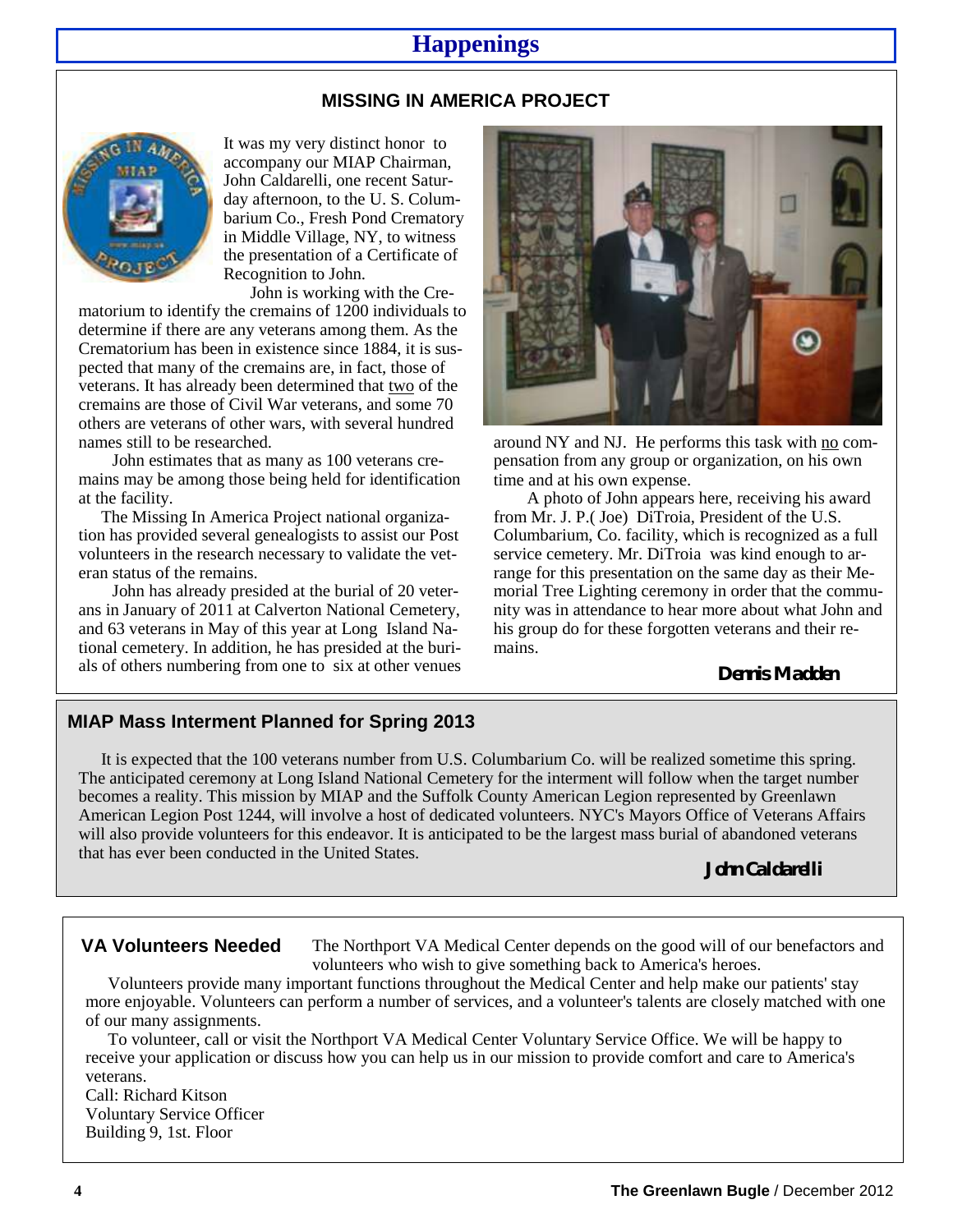### **AMERICAN LEGION RIDERS**



#### **Army Specialist Jacob S. Fletcher A True American Hero**

Dedication ceremonies held Thursday, December 6, 20112 re-named County Road 34 between Village

Line Road and Route 231 in Babylon "Specialist Jacob Samuel Fletcher Avenue", in memory and honor of Army Specialist Jacob S. Fletcher, 173rd Airborne Brigade, who paid the supreme sacrifice in defense of freedom.

Serge Dei, Vic Ramondetta, Bruce Blanco; Tom McAuliffe; Kevin Rielly and Bob Glanzman proudly represented the American Legion and American Legion Riders (ALR) Post # 1244 Greenlawn, NY at this hallowed ceremony. Jacob Fletcher, USA, was raised in Babylon Village and graduated from Babylon High School. At the age of 27, Jacob joined the Army in response to the September 11, 2001 terrorist attacks. Jacob made the ultimate sacrifice for our great nation on Highway 1, Samarra, Iraq, November 13, 2003, 11 days short of his 29th birthday.

Every soldier knows the psychological value of 'mail call', and how "no word from home' will impact his/her morale. While in-country, Jacob, caring so deeply for his fellow troops, asked his mother, Dorine Kenney to send care packages and letters of support to servicemen and women who did not have family support. What greater love can be expressed for his fellow brothers and sisters! For Jacob's 29th birthday, eleven days after his death, Dorine sent the first box of what was to become the legacy of Jacob's Light Foundation. Dorine founded "Jacob's Light Foundation," and continues Jacob's wish to comfort and support our selfless, brave American heroes. She does so in her son's honor and loving memory, sending 10,000 pounds of supplies each month to our brave men and women protecting our freedom overseas.

With strength and honor our ALR's stood tall in loving memory of a true American hero this day! Jacob answered the call of duty and in the most dangerous conditions and through the most challenging circumstances, and not just duty to country but of his fellow servicemen and women. ALR's have had the distinct honor this day to support Jacob's mother, Dorine Kenney, who continues her beloved son's legacy through service to others.

The ALR are grateful to have participated in the ceremonies which keep Jacob' desire to serve vibrantly glowing. Gold Star mother Dorine Kenney said, "It means so much to me to have a street named for Jacob to keep his memory alive."



**L-R: Bob Glanzman, Kevin Reilly, Vic Ramondetta, Serge Dei, Dorine Kenny, Bruce Blanco, Tom McAuliff**

#### **Jacob's Light Mission Statement**

*Our mission is to send American deployed military troops the necessities and comforts of home. We focus on troops without family support and those who do not have access to amenities. We strive to give our troops the support and supplies they need while creating a lifeline to them from the United States.*

#### **Volunteer and Support Our Troops**

Through the generous help of donors, [sponsors a](http://jacobsprogram.org/AboutUs/OurSponsorsSupporters.aspx)nd volunteers, Jacob's Light Foundation reaches a monthly goal of sending up to 10,000 pounds of supplies to our deployed military servicemen and women stationed in Afghanistan and Iraq, well over 500,000 pounds to date have reached our troops!

[Once a month,](http://jacobsprogram.org/NewsEvents.aspx) volunteers, 16+ years of age, gather to carefully pack boxes with troop necessities: toiletries, food, reading and writing materials, socks, phone cards, bug repellent, batteries, sunscreen, etc. Special items and treats are included for the holidays, as well as seasonal articles. Letters of support and encouragement, in addition to letters and pictures from children, are also enclosed in the packages. In between the monthly packings, supplies are purchased and organized by volunteers for the next packing. Everyone is invited to participate on the last Tuesday evening of each month packing 275 individual boxes, each containing 30 to 40 pounds of needed supplies in a tremendous warehouse in Ronkonkoma. A large American Flag hangs down from the high

*(Continued on page 6)*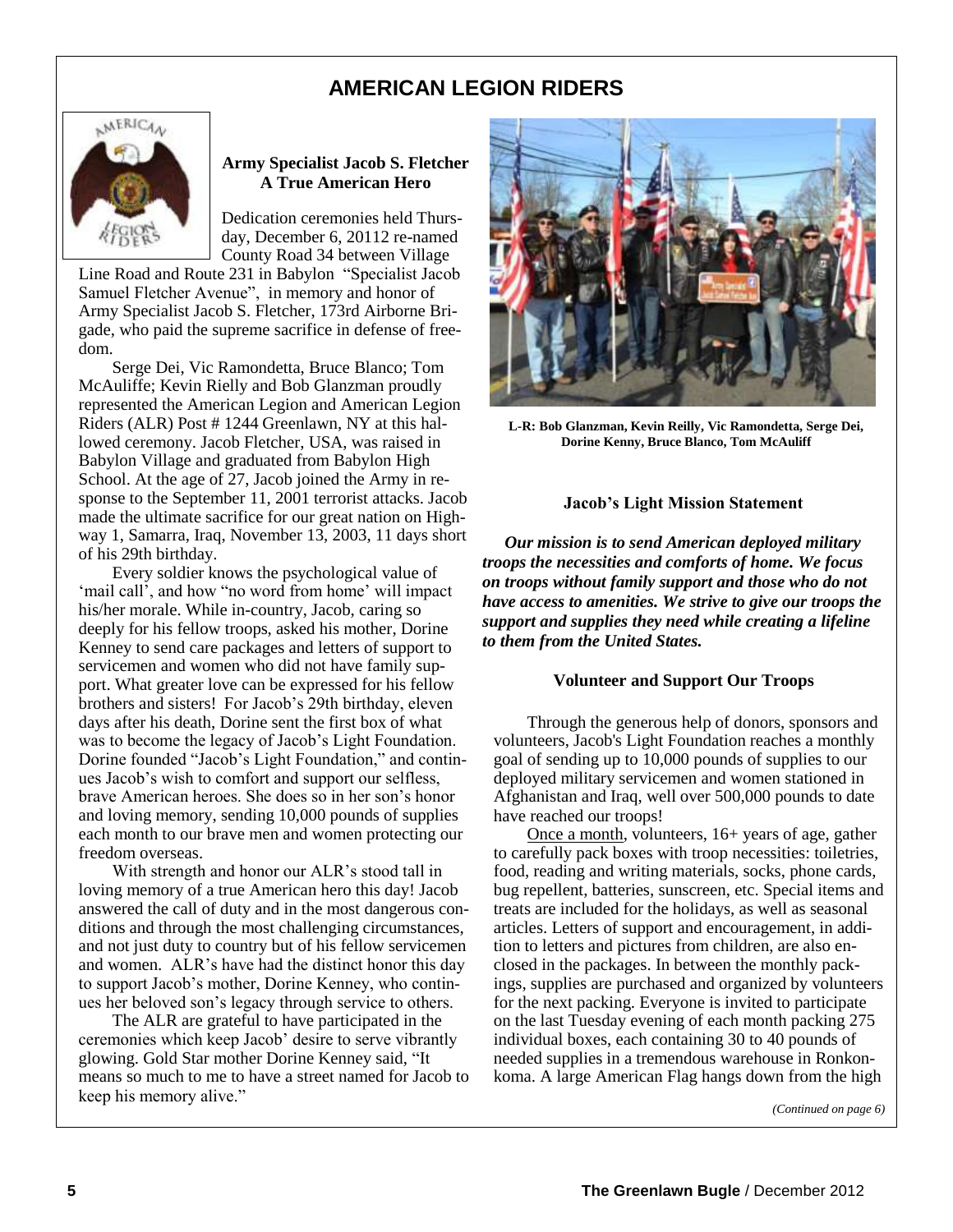#### **FORESTS OF STONE**

Scattered throughout this great country and in many foreign lands are countless Forests of Stone. Some are perfectly aligned, delicately manicured and carefully guarded. Visited at times as a courtesy or for official inspections; at other times by somber faced friends and relatives of the precious remains lying beneath the sod of these hallowed forests. Others stand alone in private cemeteries, forgotten, covered with weeds, unkempt and unvisited.

Walking through these Forests of Stone, where each white granite marker stands in mute testimony to a life sacrificed or served to ensure our liberty and freedom, is sobering. Each stone stands at the head of a patriot, blind to race, color or creed, reminding each visitor of the cost of freedom and the sacrifice that each citizen must be willing and prepared to face in order to perpetuate this freedom.

Solitude and peace surrounds these sons and daughters of America who now lie still in death. Many had lives cut short in an ultimate display of honor to secure our heritage for those that follow. Fallen on the field of battle in long forgotten wars in unfamiliar foreign places. Fathers and mothers of children who will never be born and will never enjoy those rights for which they died. Others served faithfully but by chance and the Grace of God, were spared the fate of their fallen brothers and sisters. Sometimes taken for granted in life, they must now be respected in death.

These Forests of Stone have stood as silent sentinels over our military dead since the first markers were carved by hand so many years ago. Weathering grace-



fully the ravages of wind and rain. Permanent reminders to those who enjoy the milk and honey of America that there will come a time when the call will be sounded to follow their lead; when the greedy and power-hungry of this world will cause the thunder of war to rattle across this great nation. Patiently these Forests of Stone wait, to eventually receive the honored remains of patriots yet unborn.

Pay homage to those who lie here and in private cemeteries across the nation. Seldom visited, seldom thanked, seldom remembered. Remember also those 125,000 sons and daughters lying at peace in twenty-four Forests of Stone on foreign soil; and those who lie in unmarked graves on battlefields and jungle floors throughout the world, for they bravely answered the call and paid the price of freedom.

They ask nothing of us. To them we owe everything.

Larry Dunn, USN Ret. Vietnam Veteran March 8, 2001

#### **Jacob Fletcher** *(Continued from page 5)*

ceiling and a poster-sized photograph of Jacob graces the wall, inspiring volunteers. Each box can reach up to ten service members. Jacob's Light Foundation impacts thousands of soldiers each and every month.

The packages packed and sent first go to the troops who do not receive mail from home and for soldiers whose families cannot afford to send boxes to their loved ones. Packages are also sent to soldiers stationed in forward operating bases in the remotest war zones that do not have access to basic amenities.

#### **Get Involved**

If you would like to participate and volunteer your time in any of these activities, please email us at: [dorine@jacobsprogram.org](mailto:dorine@jacobsprogram.org) or call: (631) 576-7294.

Jacob's Light Foundation is an active organization that is dedicated to making a difference in the lives of American soldiers overseas. To effectively fulfill our mission, they rely on our [committed sponsors, support](http://jacobsprogram.org/AboutUs/OurSponsorsSupporters.aspx)[ers](http://jacobsprogram.org/AboutUs/OurSponsorsSupporters.aspx) and [volunteers.](http://jacobsprogram.org/GetInvolved/VolunteerOpportunities.aspx)

Jacob's Light Foundation always welcomes additional help. [Monetary donations,](http://jacobsprogram.org/GetInvolved/MakeaMonetaryDonation.aspx) are accepted, but there are many, many ways that you can help us show our troops how much we care.

Get involved and make a difference to our troops! We can volunteer to [pack care packages,](http://jacobsprogram.org/GetInvolved/PackingfortheTroops.aspx) we can encourage [business owners to become corporate sponsors](http://jacobsprogram.org/GetInvolved/BecomeaSponsorSupporter.aspx) of Jacob's Light Foundation, we can [organize a group to](http://jacobsprogram.org/GetInvolved/BeginaLetterWritingCampaign.aspx)  write letters to our soldiers... we can... be volunteers.

> Submitted by, Chris Argento, ALR Post #1244 66-67 RVN, USA 39<sup>th</sup> Combat Engineers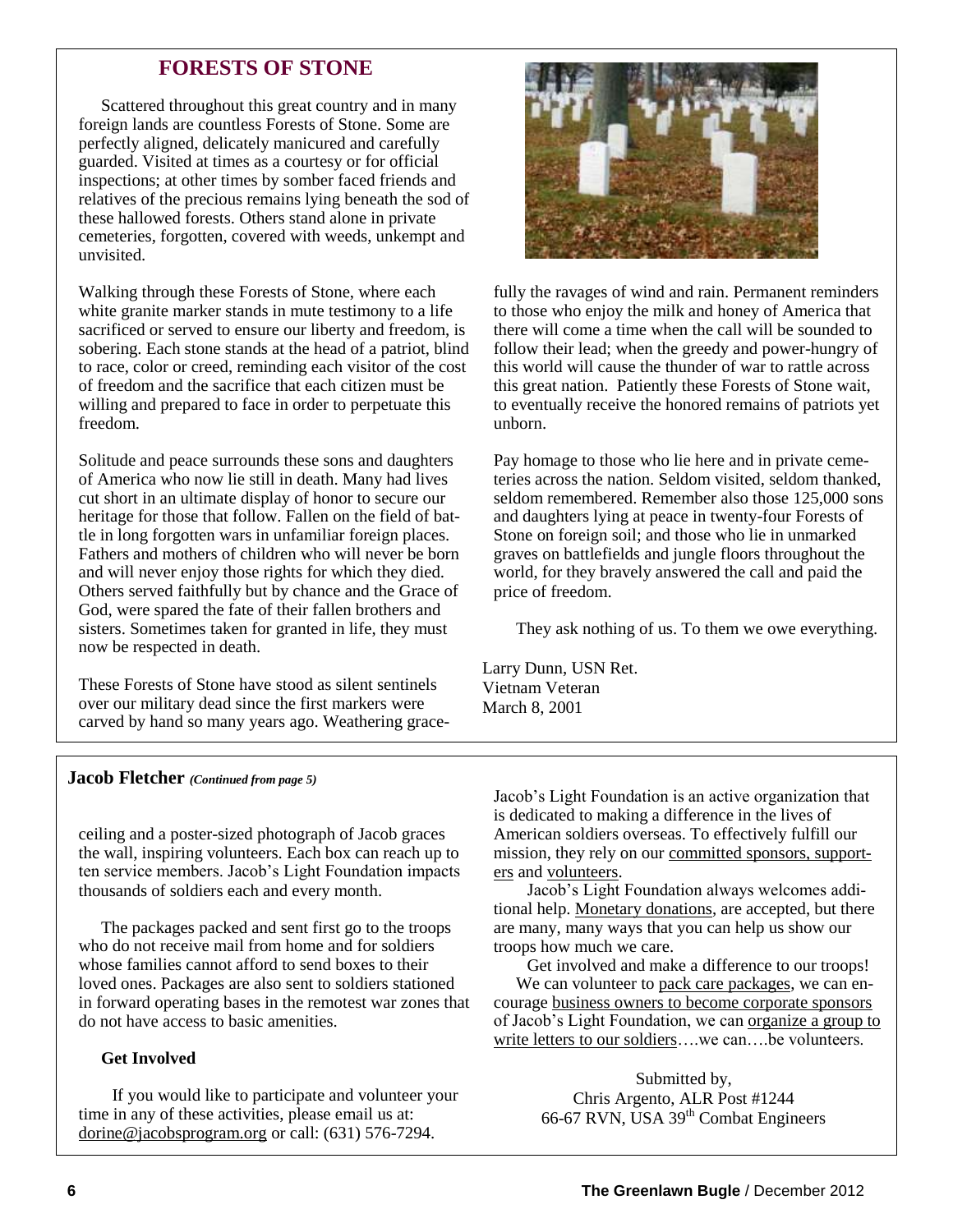#### **American Legion Auxiliary**



The end of fall certainly came in like a lion with Sandy. For most of us it was a mere inconvenience, but for so many it is still a nightmare. So this Holiday Season we will count our blessings and perhaps, in some way, help those who still need help.

We now look forward to being able to support our Veteran Programs for the Christmas Holiday. Once again we donated gift cards to the Women's Wellness Center at Northport VA Hospital. In speaking to the Director she felt this time we could help the outpatients who are in need because of Sandy's damage. We also are proud that we could give monetary donations to the Suffolk County Veterans Coalition and to the Suffolk County United Veterans. We are able to give because of the support and dedication of our members. Even though we are few in number, it does not stop our Auxiliary from giving their all when we have a Fund Raiser or the Poppy Program to raise the funds needed.

As part of membership growth our Auxiliary attended the Greenlawn Pickle Festival on Sept. 22, 2012 with the Post members as an effort to recruit new members.

On November 28, 2012, I had the privilege of volunteering at the Northport Veterans Hospital for a very special program. This program is for Veterans who are patients in the Northport VA Hospital. Joan Klopfa is the Gift Shop Chairman who requests donations throughout the year from the Auxiliary Units and American Legion Posts in Nassau County, these donations enable Joan to

buy a variety of gifts which are donated for this Gift Shop Program. The gifts are placed on carts and brought up to the floor units. Each gift chosen is gift wrapped with a card then again wrapped for mailings to a loved one designated by the patient. The Northport Post Office picks up the gifts to be mailed. All this work is done by volunteers. What a wonderful way to help our Veterans. I must tell you that I volunteer a lot but for me that day, I came away with such a good feeling knowing I had helped a Veteran in some small way enjoy the giving at Christmas.

Perhaps Suffolk County Posts and Auxiliary Units could do a similar Program in the near future.

For our Annual Fundraiser for 2013, we will have a 50/50 Raffle instead of the Dance. Tickets will be made up to be distributed and sold over a few months period. The First Prize ticket will be pulled at the Annual Memorial Day Picnic at Post 1244 with additional Gift Baskets to be drawn. We hope to have the support of the Post members, all our Auxiliary members and friends to make this endeavor a successful one so that our Auxiliary can continue their Veteran Programs.

On behalf of myself, officers and members. I want to wish everyone a Blessed Christmas, Happy Hanukkah and a New Year filled with Peace for the world and remember to pray for the safety of all the men and women in the Armed Services

May all our homeless Veterans have warm shelter and food to eat during this Holiday Season.

**Fran Hubbs, President**

#### **Huntington Manor Fire Department Assists Flag Retirement**

On November 10, Post 1244 joined with the Huntington Manor Fire Department in retiring over 500 worn and tattered American Flags at the department headquarters in Huntington Station. Boy Scouts from Troop 228 also took part.

Since 2007, our Post has conducted an aggressive campaign, led by  $2<sup>nd</sup>$ Vice Commander Dennis Giunta and Sgt. at Arms Charlie Armstrong to collect and retire used flags from throughout the community. Our "Old Glory" Flag Deposit Box has spent time in nearly every library and public school in the Town of Huntington.



We have been partnering with the Greenlawn Fire Department each June to burn the flags at their Headquarters on Boulevard Avenue. Since we have been collecting nearly 1,000 flags each year, however, we decided we needed an additional day each year. We will now retire flags in June at the Greenlawn FD and November at the Huntington Manor FD.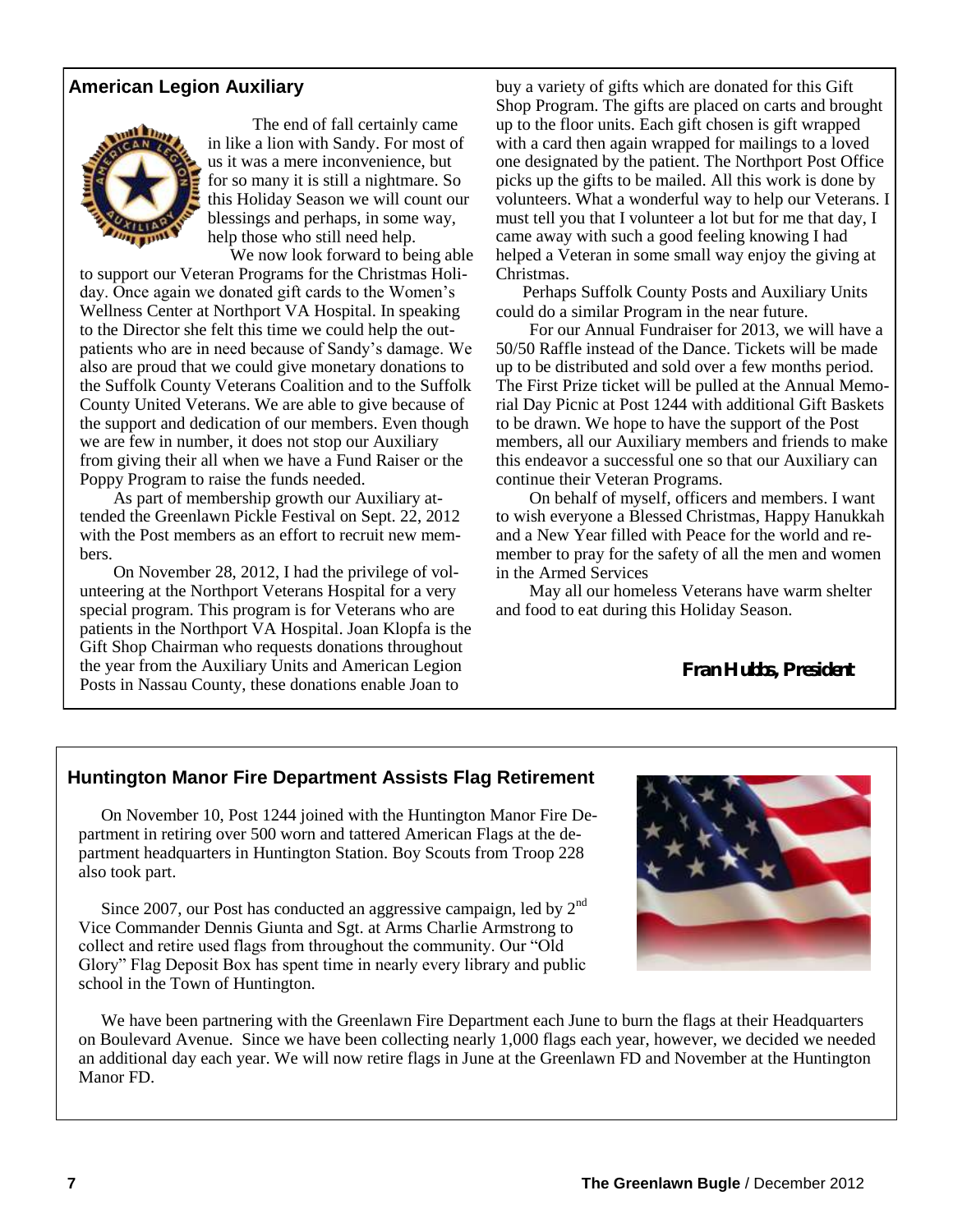# *"You Earned It" by Donna Boyle , Post Service Officer*

According to the 2012 U.S. Census brief, the Veteran population age 65 or older is over 12.4 million. These Veterans served in conflicts from World War II, the Korean War, the Vietnam War, through the Persian Gulf War. Veterans are eligible for a wide-variety of benefits. These VA benefits include

| <b>Disability Compensation</b> | Home Loans |
|--------------------------------|------------|
| Pension                        | Insurance  |
| Education and Training         | Burial     |
| <b>Health Care</b>             |            |

#### **Targeted VA Benefits for Older Veterans**

Two VA programs provide certain older Veterans with an additional monetary amount if they are eligible for or receiving a VA Pension benefit.

**Aid and Attendance (A&A)** is an increased monthly pension amount paid if you meet one of the conditions below:



- Need help performing daily functions, which may include bathing, eating or dressing
- Are bedridden
- Are a patient in a nursing home
- Your eyesight is limited to a corrected 5/200 visual acuity or less in both eyes; or concentric contraction of the visual field to 5 degrees or less

**Housebound** is an increased monthly pension amount paid if you are substantially confined to your immediate premises because of a permanent disability.

#### **How to Apply**

The specific VA benefit or program web page will provide tailored information about how to apply for a particular benefit or program. Generally, service members, Veterans, and families can apply for VA benefits using one of the methods below.

- Apply online using ebenefits.va.gov, **OR**
- Work with an accredited Agent **OR**
- Go to a VA regional office and have a VA employee assist you.



#### **MyHealtheVet**

My Health*e*Vet is the VA's Personal Health Record. It was designed for Veterans, active duty Servicemembers, their dependents and caregivers. My Health*e*Vet helps you partner with your health care team. It provides you opportunities and tools to make informed decisions.



You can view VA appointments and check lab results. The most popular feature is still online prescription refills. You can also view your prescription history. If you have an upgraded account, you may also send a non-urgent Secure Message to participating members of your VA health care team. Secure Messaging is safe and secure, because the messages you send and receive are all kept within My Health**e**Vet. For more information see: *www.myhealth.va.gov*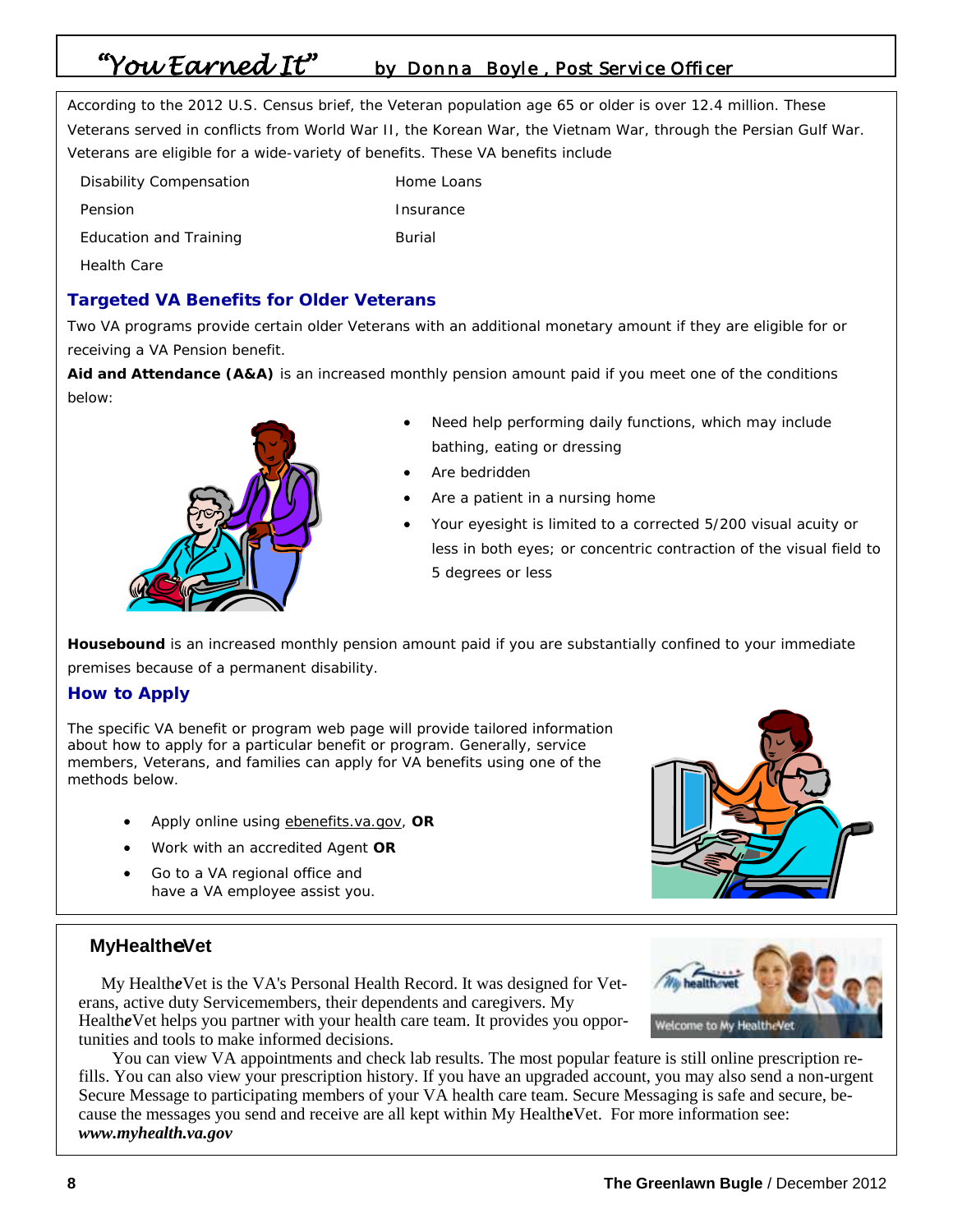

### **Vice Commander's Call to Members**

Ah, the holiday season is upon us and thoughts turn to family and friends and decorated trees and piles of gifts and feasts beyond belief. The sea-

son's "smell" is in the clean, crisp air and its wonder can be seen in the faces of shoppers everywhere. This is, truly, a magical time of year indeed.

While all this is happening, however, our calendar year closes out and snuffs out the very thing our Post has come to be known for; winner of the annual Membership Award . While it is certain that we will, once again, add to the ranks of our Post, the Award is for achieving 100% of our membership RENEWAL by the end of the calendar year. We must have all this paperwork processed here and then IN Albany before the 15<sup>th</sup> of Dec to allow them time to process it. It really isn't much fun as the dates are flying past. Since we're working on our  $8<sup>th</sup>$ Award, it has a way of raising the "pucker factor" exponentially.

I'm certain, as is the case every year, that it is the intention of each of us to renew. Some need more reminding than others, but, hey, ….. its December. I need your dues for 2013 already !!!



I would be remiss if I didn't also remind you to engage ANY other veteran you happen to meet, pass, come in contact with, etc. Thank them for their service, as always, then simply ask "what Post do you belong to" ? The conversation should lead, as you retrieve your application from your wallet, to membership in OUR Post and the benefits they will certainly derive from such a wise move. Let your very own pride in membership spring forth and the rest will be most positive, I'm certain !

In keeping with the spirit, let me wish all our members, readers and advertisers the best of this wonderful season. Merry Christmas, Happy Hanukkah and the happiest and healthiest New Year to us all. It is my honor to be associated with you all.

**Dennis Madden**

#### **American Legion:** Bruce Beasley Christian Boccone Alan Bombria Colleen Hart Michael Mayette

**Welcome New Members!**

Jim Pentecost Len Salvo David Schoombs John Sonser Ed Wamsley

**Sons of The American Legion:** Bruce Blanco Daniel Leary Joseph Spinelli

### **County Bowling Tournament**

Bowling chairman Ray Bohn has announced that the Suffolk County Bowling Tournament will be held at 12:00 PM on Sunday, February 24, 2013 at Larkfield Lanes. Anyone interested in bowling for Post 1244 should contact Ray at 631-744- 4694.



#### **Help us Stay In Touch with You**



If you have E Mail service and are not receiving E Mails from us on a regular basis, we invite you to let us add you to our E Mail broadcast system. We will let you know of Post news of interest, activities and events you may wish to take part in. Our promise: no chain letters, political messages or jokes. Only *"The News You Can Use."* Just send us an e mail to: Post1244@verizon.net (and we'll do the rest!)



**www.facebook.com/AmericanLegionGreenlawnPost1244**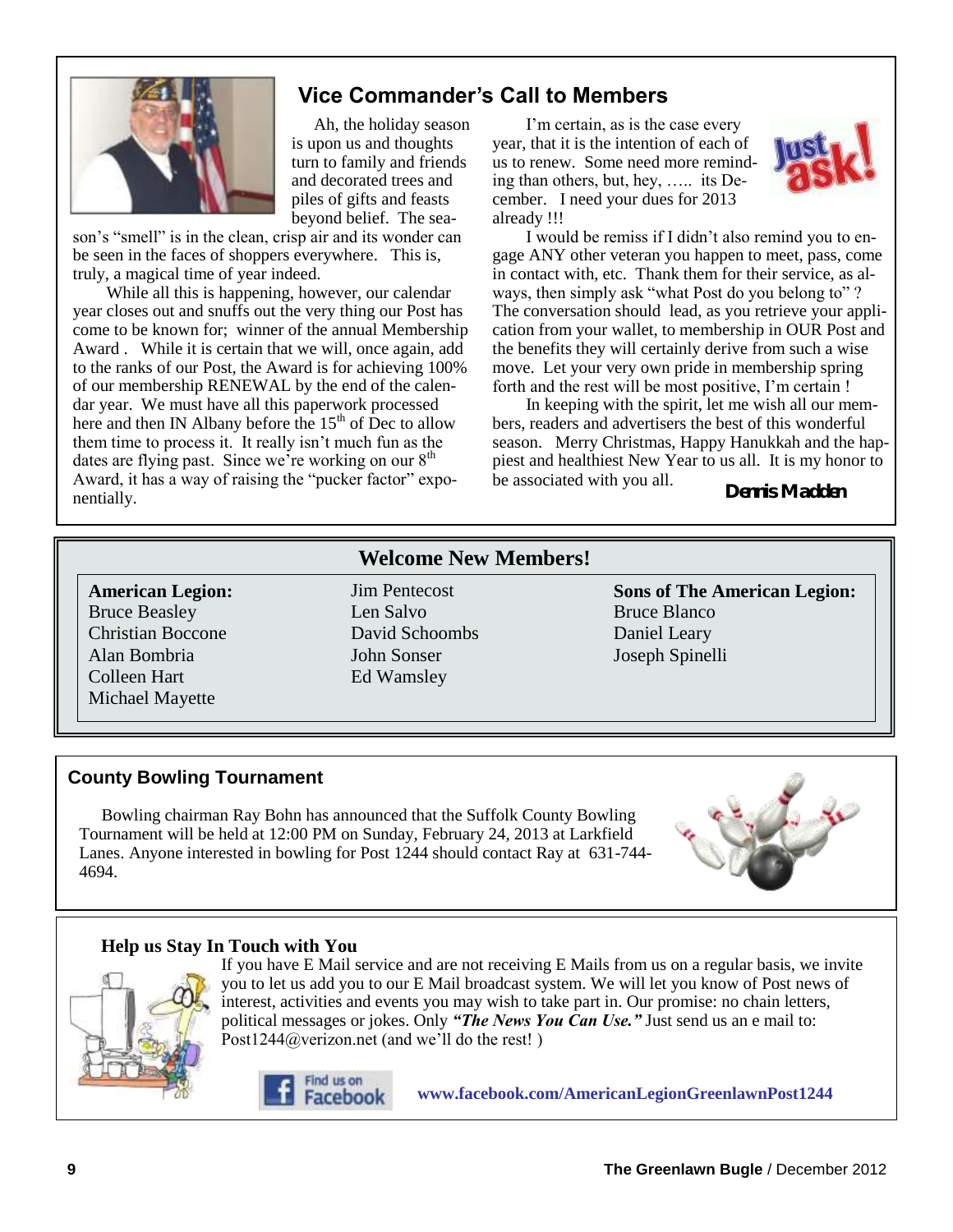

#### **Commander's Corner**

At this time of year, it is a custom for many of us to look back at the year just ending and reflect on where we have come from and where we are heading. It's also a good time to reflect on how are Post is doing.

Our Post has just crossed into the 200 plus member range, something I could only imagine seven years ago, when Dennis Madden and I took the reins of a Post that had only 83 members.

It would be tempting to think that we did this all alone, but the reality is that we have been very fortunate to have found, along the way, some very talented men and women to help us. Or rather, maybe they found something special in our Post and decided to stay and help.

I'd like to think we have built a post that attracts and retains new members by making it clear that we exist to help each and every veteran, their families and the communities they live in. We are still "in the service" as much now as we ever were, only our service is now back home, and not in some far away country.

We attract new members by simply reaching out to them. In person and eyeball to eyeball. Every veteran we meet is a potential new member. We know that a special bond exists between veterans who have served America here at home as well as in the fields of Europe, the jungles of Southeast Asia, and the deserts and mountains of the Middle East and Southwest Asia. And every one of our members "is on the membership committee."

I hope that you will all join me in continuing to build on our past successes and let us know when you feel we have come up short. I invite every member to become involved in the activities of the Post, whether by participating in a committee, joining us for a local event or day trip, or attending a meeting when time permits. Regardless of your level of involvement, please know that you are always valued as a member and fellow veteran.

Thank you for the support you have given to the Post, it's officers and committee chairmen and your fellow members.

On behalf of the leadership of Post 1244, I wish you all a wonderful holiday season, Merry Christmas and Happy Hanukkah, and a Healthy and Peaceful New Year. **Bob Santo** 



#### **American Legion Pride**

We have had a great reaction to our Greenlawn Post 1244 Auto Decals (exterior) that you can attach to your car. We recommend that you place it on the lower left part of your rear windshield. They are 4" X 5" and are very durable. Show your pride in our American Legion Post! Decals can be ordered by sending a check for \$6.00 each to American Legion Post 1244 c/o PO Box 238, Greenlawn NY 11740.



The Greenlawn Bugle is a quarterly publication of American Legion Greenlawn Post 1244, Inc. For information on how you can support the Greenlawn Bugle and our Post, please contact Commander Bob Santo at 516-458-7881

Our mailing address is PO Box 238, Greenlawn, NY 11740

*The Greenlawn Bugle: Editor and Production Manager, Bob Santo Photographs: Allen Shaw and Madelaine Santo Contributing Writers: Chris Argento, Donna Boyle, John Caldarelli, Dennis Madden, Fran Hubbs, Al Shaw Circulation: Madelaine Santo, Donna Boyle and Joe Pipia*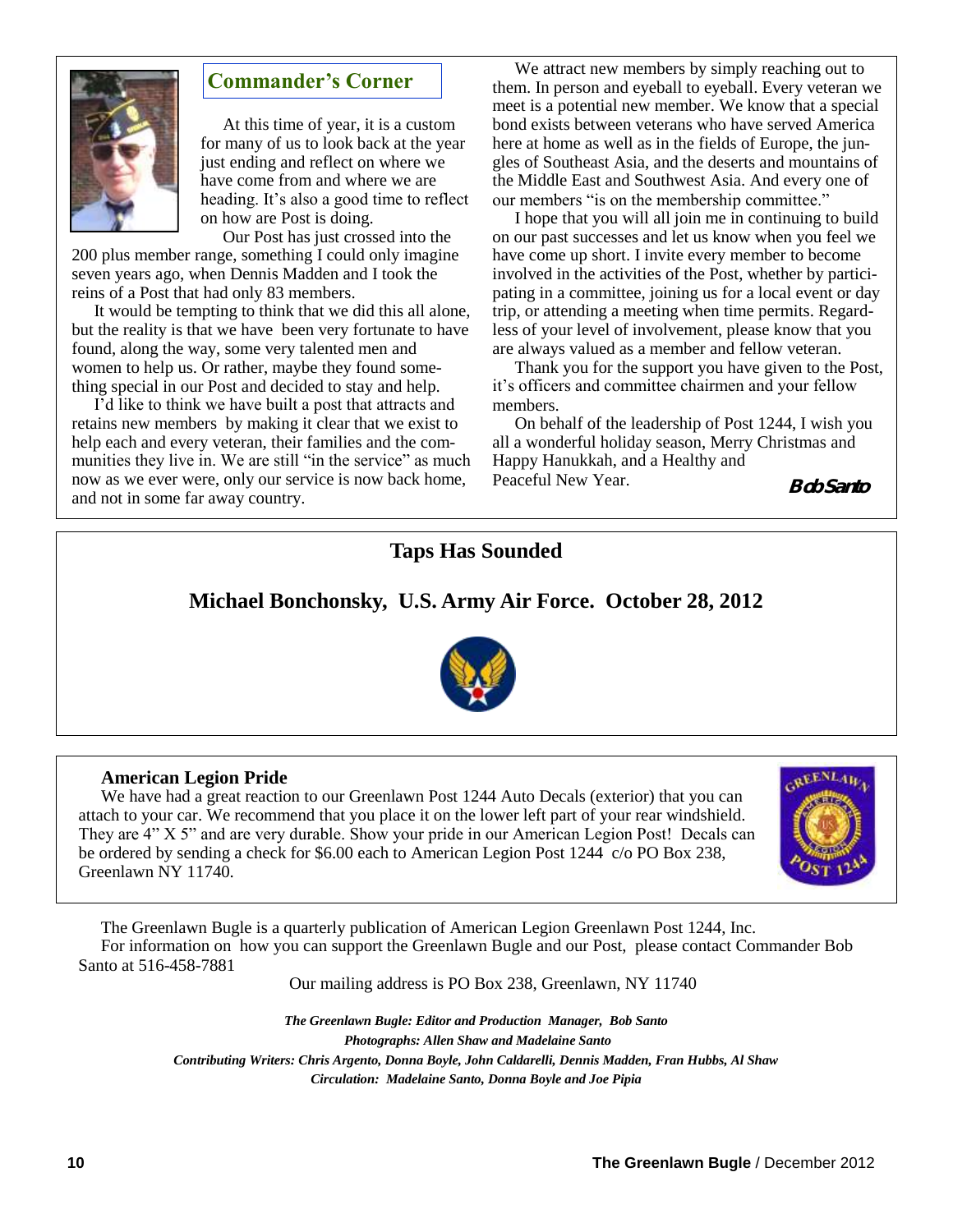

# **OUR SUPPORTERS**

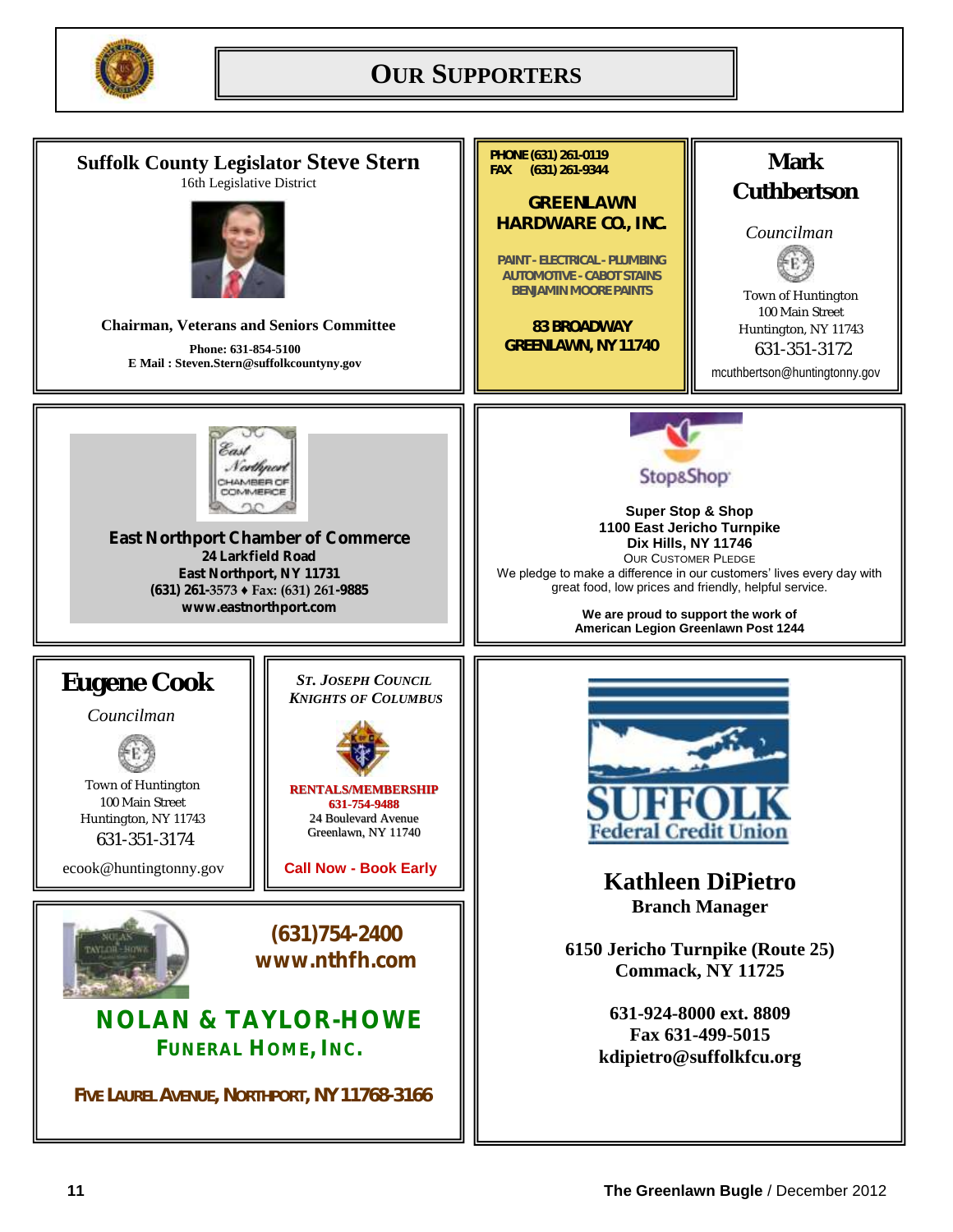

# **HTV**

LITTLE LEAGUE / SENIOR LEAGUE

**SERVING THE YOUTH OF HUNTINGTON**

**AGES 5 TO 18**

(631) 757-2314

# **"WE ARE PROUD TO SUPPORT OUR AMERICAN HEROES"**



**Connor Madden, Member of Squadron 1244, The Sons of the American Legion, and his classmates at Oldfield Middle School, would like to say** 

**THANK YOU to all our veterans for their service to our country"** 





41 Commack Road Commack, NY 11725

Phone: 631-499-8600 Fax: 631-499-8685

> Janine Maiorca Vice President Branch Manager

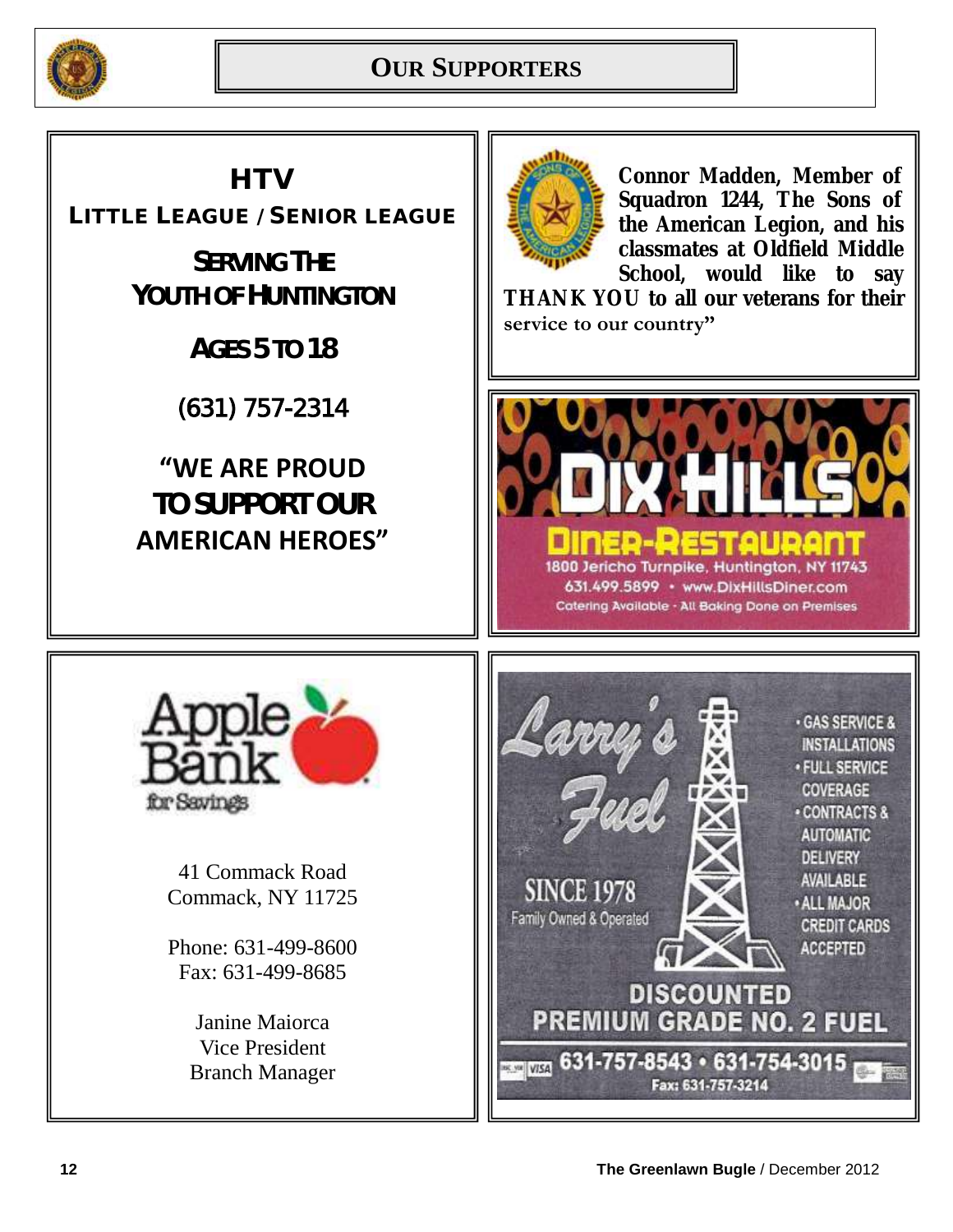

# **OUR SUPPORTERS**

**A New Cold War Thriller**  THE ALLEMAGNE *Best wishes to*  **"**a pulse-pounding blend of action, his-*American Legion Greenlawn Post 1244*  tory, and old fashion adventure," *Thank You for your Continued Service*  which..."may be one of the hottest novels ever written on the Cold War", award -winning novelist, Jeff Edwards . **Available at Amazon.com The author, Donald J. Farinacci, is a lawyer, military history writer, Vietnam Era veteran, and Member of Greenlawn Post 1244** *Pro Audio LI Roselle French Cleaners*  **ENTERTAINMENT U.S. Representative Steve Israel 2 nd District, New York Block Parties l Fund**  Expert Dry Cleaning & Tailoring, Laundry **Raisers l Community**  150 Motor Parkway, Suite 108 **Events l Sweet 16's**  Hauppaugue, NY 11788 **Reunions and More !** 631-951-2210; Fax 631-951-3308 95 Broadway Greenlawn, NY 11740 **631-766-7889**  Tel (631)754-9744 Sign up for E-News Updates from Rep. Steve Israel: **ProAudioLIEtertainment.com**http://israel.house.gov **Andrew P. Raia** Member of Assembly 9th District Suffolk County **People's United** 75 Woodbine Ave. Northport, NY 11768 (631)-261-4151 Fax (631)-261-2992 What know-how can do" raiaa@assembly.state.ny.us *1100 East Jericho Tpke* **MARK MAYOKA** Councilman *Dix Hills, NY 11743* Town of Huntington *631-425-9520* Town Hall - 100 Main Street - Huntington, NY 11743-6991 E-Mail: mmayoka@town.huntington.ny.us *Hours: Mon-Fri 10-7; Sat 10-4; Sun 11-3*   $(631)$  351-3296 - Fax: (631) 673-3379 Website: http://town.huntington.ny.us

**DECEPTION**